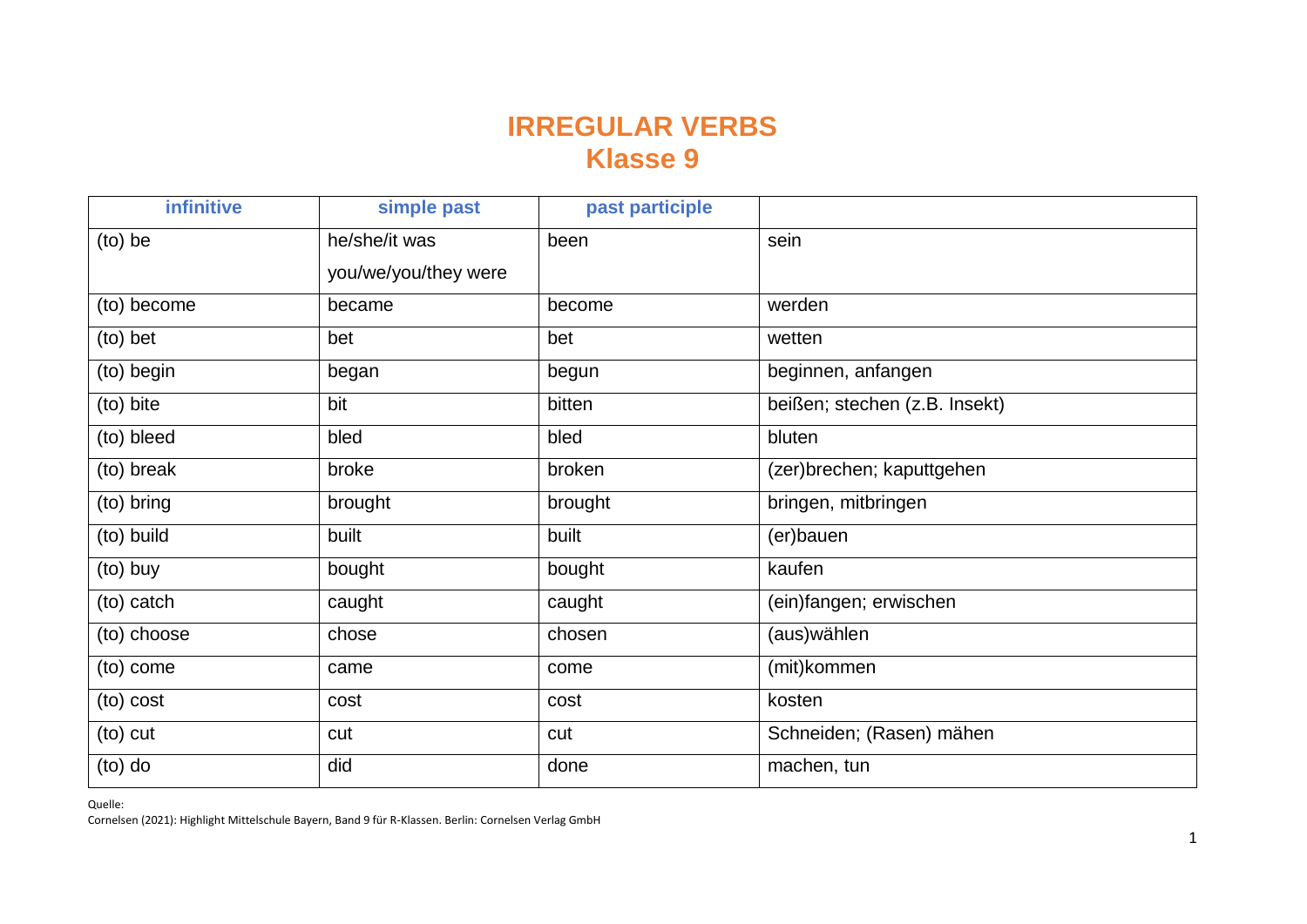| $(to)$ draw   | drew   | drawn     | zeichnen                  |
|---------------|--------|-----------|---------------------------|
| (to) drink    | drank  | drunk     | trinken                   |
| (to) drive    | drove  | driven    | fahren (mit dem Auto)     |
| (to) eat      | ate    | eaten     | essen; fressen            |
| (to) fall     | fell   | fallen    | fallen; hinfallen         |
| (to) feed     | fed    | fed       | füttern                   |
| (to) feel     | felt   | felt      | sich fühlen; fühlen       |
| (to) fight    | fought | fought    | kämpfen                   |
| (to) find     | found  | found     | finden                    |
| (to) fly      | flew   | flown     | fliegen                   |
| (to) forget   | forgot | forgotten | vergessen                 |
| (to) get      | got    | got       | bekommen, kriegen         |
| (to) give     | gave   | given     | geben                     |
| (to) go       | went   | gone      | gehen; fahren             |
| (to) grow     | grew   | grown     | wachsen; werden           |
| (to) hang out | hung   | hung      | rumhängen; abhängen       |
| (to) have     | had    | had       | haben                     |
| (to) hear     | heard  | heard     | hören                     |
| (to) hit      | hit    | hit       | schlagen; stoßen; treffen |
| (to) hold     | held   | held      | halten                    |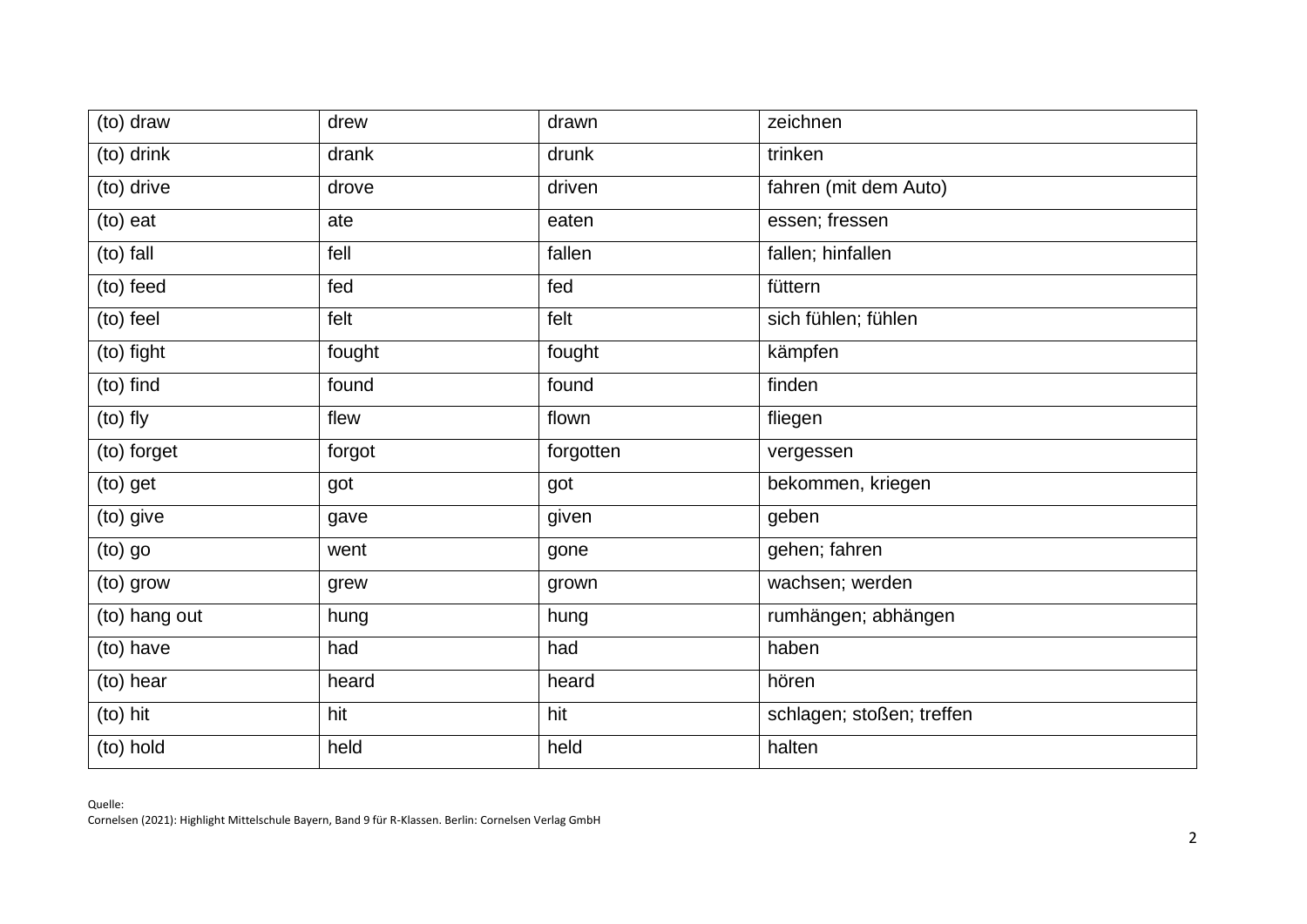| (to) keep          | kept          | kept          | behalten                              |
|--------------------|---------------|---------------|---------------------------------------|
| (to) know          | knew          | known         | wissen; kennen                        |
| (to) lay           | laid          | laid          | legen                                 |
| (to) leave         | left          | left          | verlassen; zurücklassen; abfahren     |
| (to) lose          | lost          | lost          | verlieren                             |
| (to) lie           | lay           | lain          | liegen                                |
| (to) make          | made          | made          | machen, herstellen                    |
| (to) mean          | meant         | meant         | bedeuten; meinen, sagen wollen        |
| (to) meet          | met           | met           | kennenlernen; (sich) treffen; abholen |
| (to) misunderstand | misunderstood | misunderstood | missverstehen                         |
| (to) pay           | paid          | paid          | (be)zahlen                            |
| (to) put           | put           | put           | stellen, legen, (etwas wohin) tun     |
| (to) read          | read          | read          | lesen                                 |
| (to) ride          | rode          | ridden        | reiten; (Rad) fahren                  |
| (to) ring          | rang          | rung          | läuten, klingeln                      |
| (to) rise          | rose          | risen         | (an)steigen; hochsteigen              |
| (to) run           | ran           | run           | rennen                                |
| (to) say           | said          | said          | sagen                                 |
| (to) see           | saw           | seen          | sehen                                 |
| (to) sell          | sold          | sold          | verkaufen                             |
|                    |               |               |                                       |